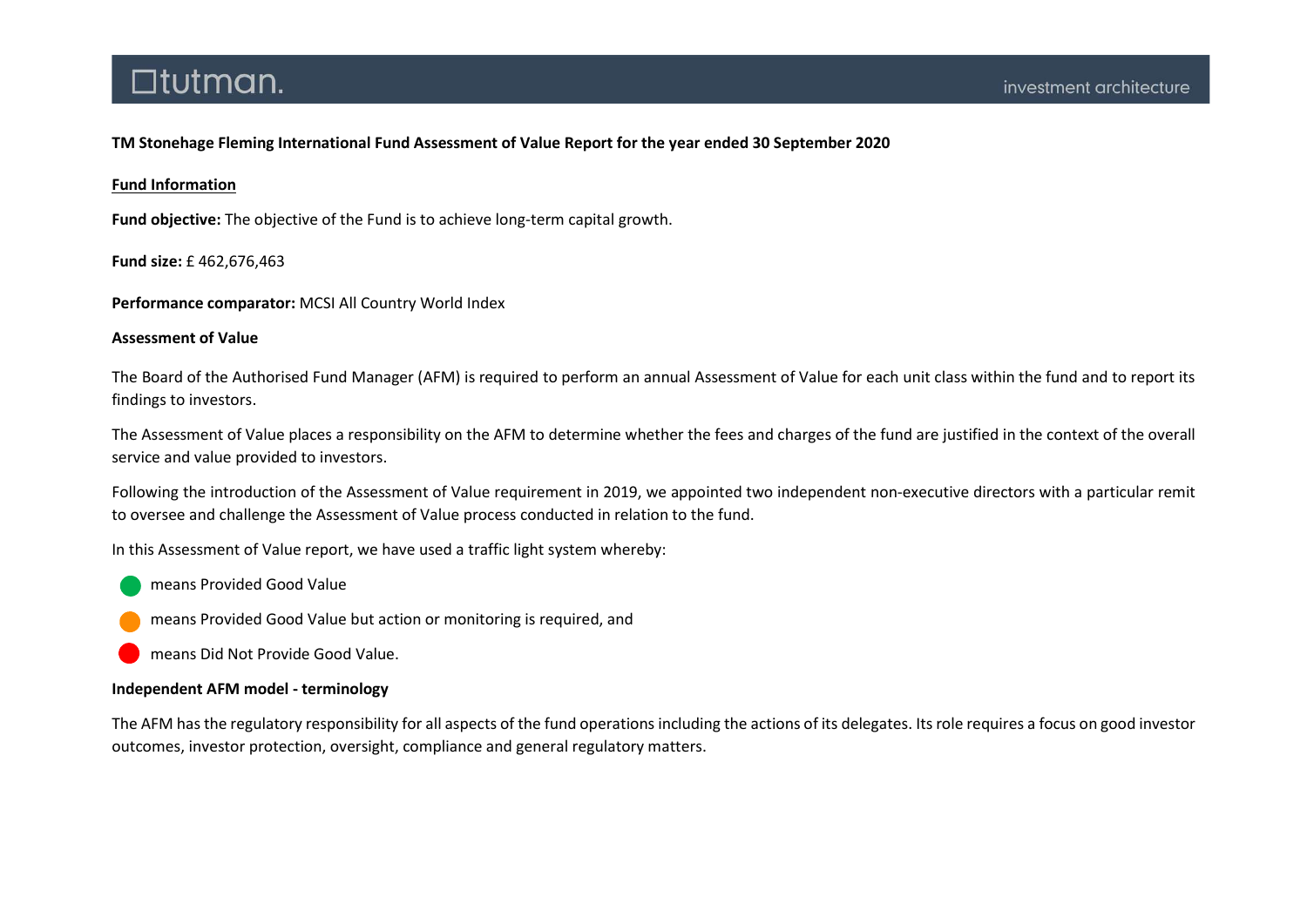The Investment Manager is appointed by the AFM and has the full discretion to manage the assets of the portfolio in accordance with the fund's objective and investment policy. The Investment Manager is the entity which delivers out- or under-performance on behalf of investors. It is the entity which in turn receives the greatest share of the Annual Management Charge.

The Investment Manager and the AFM can be part of the same organisation or separate. When they are separate the fund can be described as having an Independent AFM which is the case with the TM Stonehage Fleming International fund.

## Background to our firm – Independent AFM

Thesis Unit Trust Management Limited is a specialist provider of independent AFM services. Our approach to delivering good outcomes for investors in our funds, from the initial design phase and throughout the fund life cycle, is based upon having the right blend of experience, culture and governance.

We choose to work with a variety of service providers (fund accountants, depositaries, transfer agents and auditors) and provide independent, bespoke and flexible solutions. By outsourcing day-to-day activity to specialist providers our teams can focus on investor outcomes, risk management, oversight, product governance and regulatory change.

We delegate fund servicing to a panel of reputable institutions. Consequently, we have an informed view of this part of the supply chain. We benchmark those fund servicers against a range of criteria including service and cost. We build close relationships with our delegates at all levels within our respective organisations allowing for effective escalation when appropriate and always with the best interests of investors in mind. We are also able to change a service provider with relative ease as and when required to improve quality of service, reduce cost or for other strategic or operational reasons.

We delegate investment management to a wide range of firms who utilise different strategies and investment techniques. As such we have a broad and informed view of the investment management marketplace and independently benchmark across a range of criteria including service, performance and costs. Coming from a fund management background we have qualified investment managers and research analysts within our AFM business who have the experience to monitor fund performance and challenge third party investment managers on behalf of investors in the funds.

## Independent AFM - service and costs



In assessing the quality and cost of our independent AFM service we have concluded that we have delivered a service that meets the requirements of investors in the funds, and the fund sponsor, and which has delivered value.

Examples of the criteria that we considered included the operation and compliance of the fund (including the number of errors and investor complaints), the results from the depositary's inspection and audit of our AFM arrangements, and other factors such as the implementation of regulatory change at no cost to investors.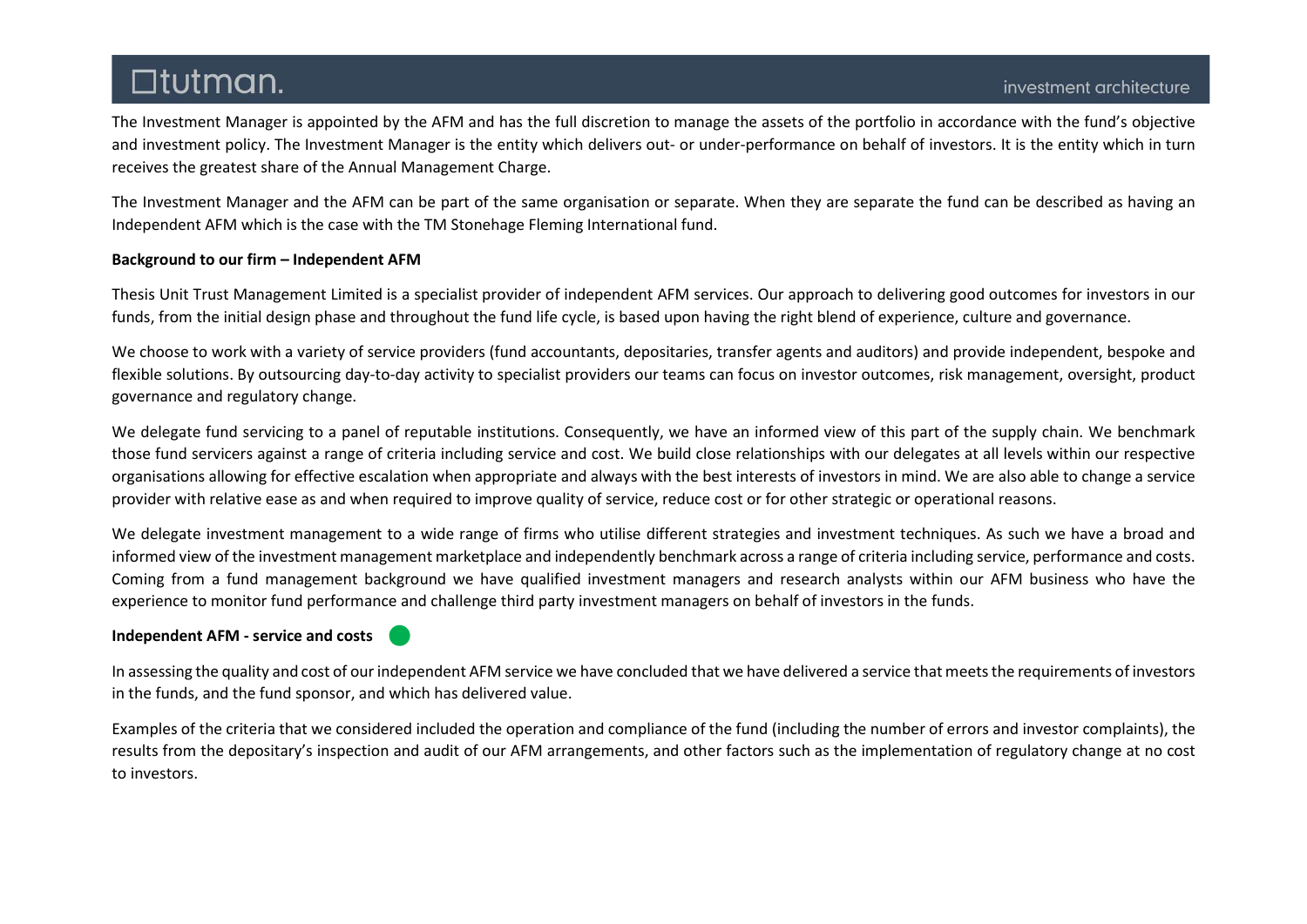We judge whether our AFM fee is competitive and can be justified based on feedback from independent consultants, our clients who select us and when existing funds move to us from our competitors. Our fees are tiered thereby providing economies of scale for investors as the fund value increases.

## Service provider service and costs



Having separately assessed the quality and cost of the outsourced fund service providers we have concluded that services have met the requirements expected and delivered value to investors.

Examples of the criteria that we considered included Key Performance Indicators in the key areas including pricing, delivery of statements, delivery of report and accounts, and investor complaints.

We have assessed that the service providers' fees are competitive and provide value to investors by benchmarking against the other service providers on our panel. The majority of fees are tiered thereby providing a mechanism for economies of scale as the fund value increases.

## Investment Manager Service and Costs

It is our judgement that the experience of investors in the fund and an assessment of whether the fund has delivered value is most directly impacted by the services, performance and costs that are attributable to the Investment Manager. Further details of our value assessment, with a particular focus on the Investment Manager, are shown below:

## Quality of service

The range and quality of service delivered by the Investment Manager including the experience of the team, track record, quality of relationship with our AFM team, and the results from our governance and oversight arrangements

We monitor the Investment Manager on a daily basis, and maintain frequent contact with them on a range of aspects of their work including adherence with the investment mandate and policy, liquidity management, and fair value pricing as well as regulatory compliance. We have more formal contact quarterly and further periodic reviews on a thematic basis.

We are satisfied that the Investment Manager continues to meet our requirements and provides a good quality of service.

### Performance

Whether the fund has provided good performance, net of fees, in relation to its investment objective. We have considered performance against the fund's benchmark and/or appropriate peer group, compliance with investment policy, volatility and liquidity, and any evidence of closet tracking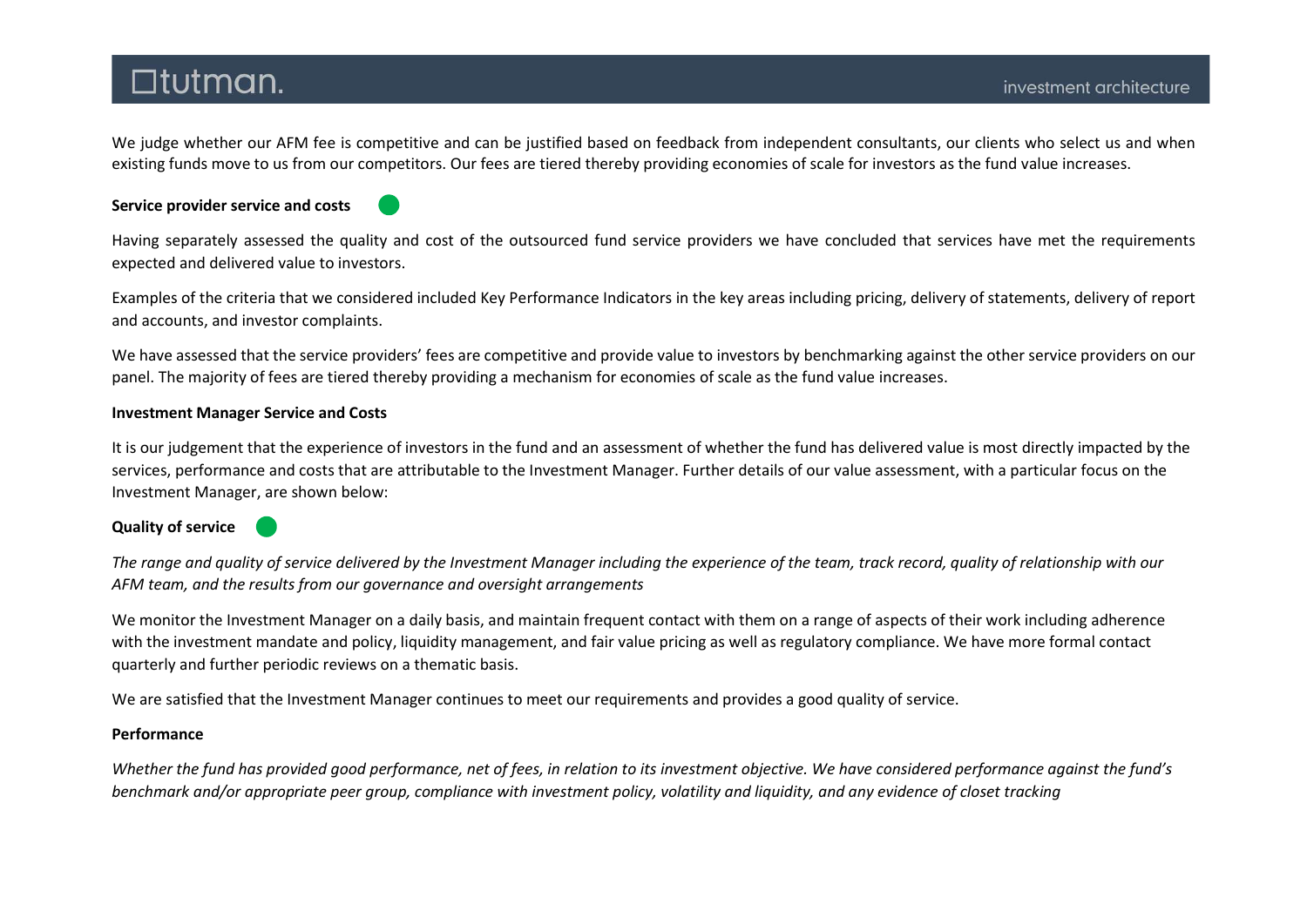The fund has underperformed against its benchmark over 1, 3 and 5 year periods, with the exception of Classes L and Y which outperformed the benchmark over the 1 year period. Stonehage Fleming have recently taken over management of the fund which is reflected in the 1 year performance. Whilst volatility levels triggered a review, our Investment Committee was satisfied with the explanation from the Investment Manager and this will continue to be monitored. The fund is being actively managed in accordance with the investment objective and policy and positive returns have been delivered over 5 years.

| <b>Fund/Comparator</b>                | 1 year performance % | 3 year performance % | 5 year performance % | Value |
|---------------------------------------|----------------------|----------------------|----------------------|-------|
| Class B                               | 11.08                | 19.86                | 63.13                |       |
| Class C                               | 11.10                | 19.90                | 63.36                |       |
| Class L                               | 11.23                | 20.36                | N/A                  |       |
| Class Y                               | 11.21                | 20.41                | N/A                  |       |
| <b>MSCI All Countries World Index</b> | 11.15                | 29.52                | 86.94                |       |

### Costs

Whether the charges are reasonable compared with the costs of providing the service (considering factors such as the size of the Investment Manager, its balance sheet strength and profit margins).

At a fund size of £ 462,676,463 we are satisfied that the costs charged to the fund are reasonable given its size and a holistic assessment of the benefits that accrue to its investors.

## Economies of Scale

Is the fund or the Investment Manager of a size or scale where economies of scale should be passed on to investors

In view of the fund's size, we do not believe that there are economies of scale available yet to be passed back to the fund. However, we will discuss the feasibility of a tiered fee schedule with the investment manager in order that economies of scale are passed on should the fund grow sufficiently.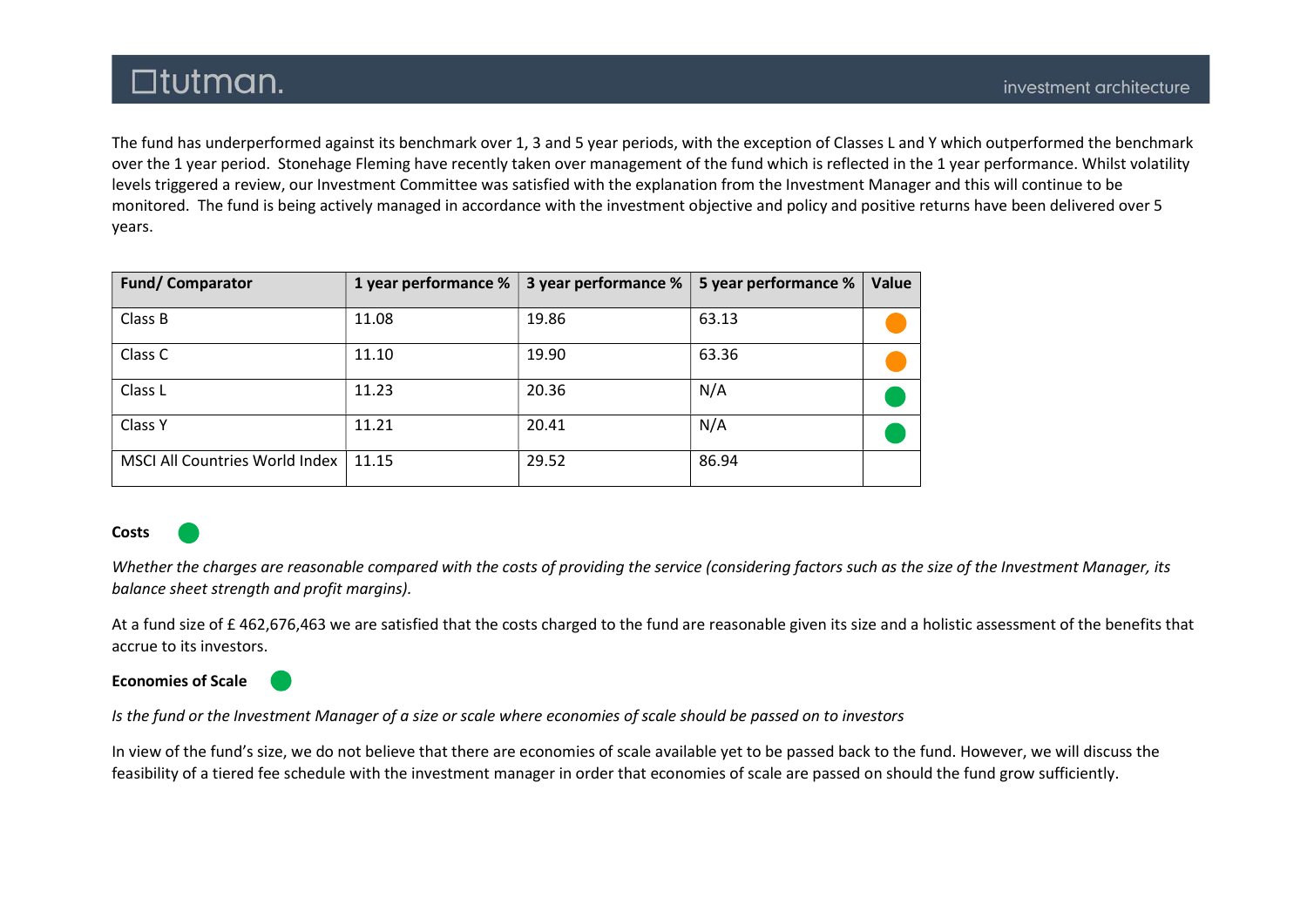## Comparable market rates

Whether the charges are comparable with similar funds in this sector of the market

As an independent AFM we operate multiple funds. We appoint different service providers and a wide range of Investment Managers and can readily benchmark fees.

Class B

It is our assessment that the OCF of this class is lower than the OCF of other similar funds in the market.

Class C

It is our assessment that the OCF of this class is lower than the OCF of other similar funds in the market.

Class L

It is our assessment that the OCF of this class is lower than the OCF of other similar funds in the market.

Class Y

It is our assessment that the OCF of this class is lower than the OCF of other similar funds in the market.

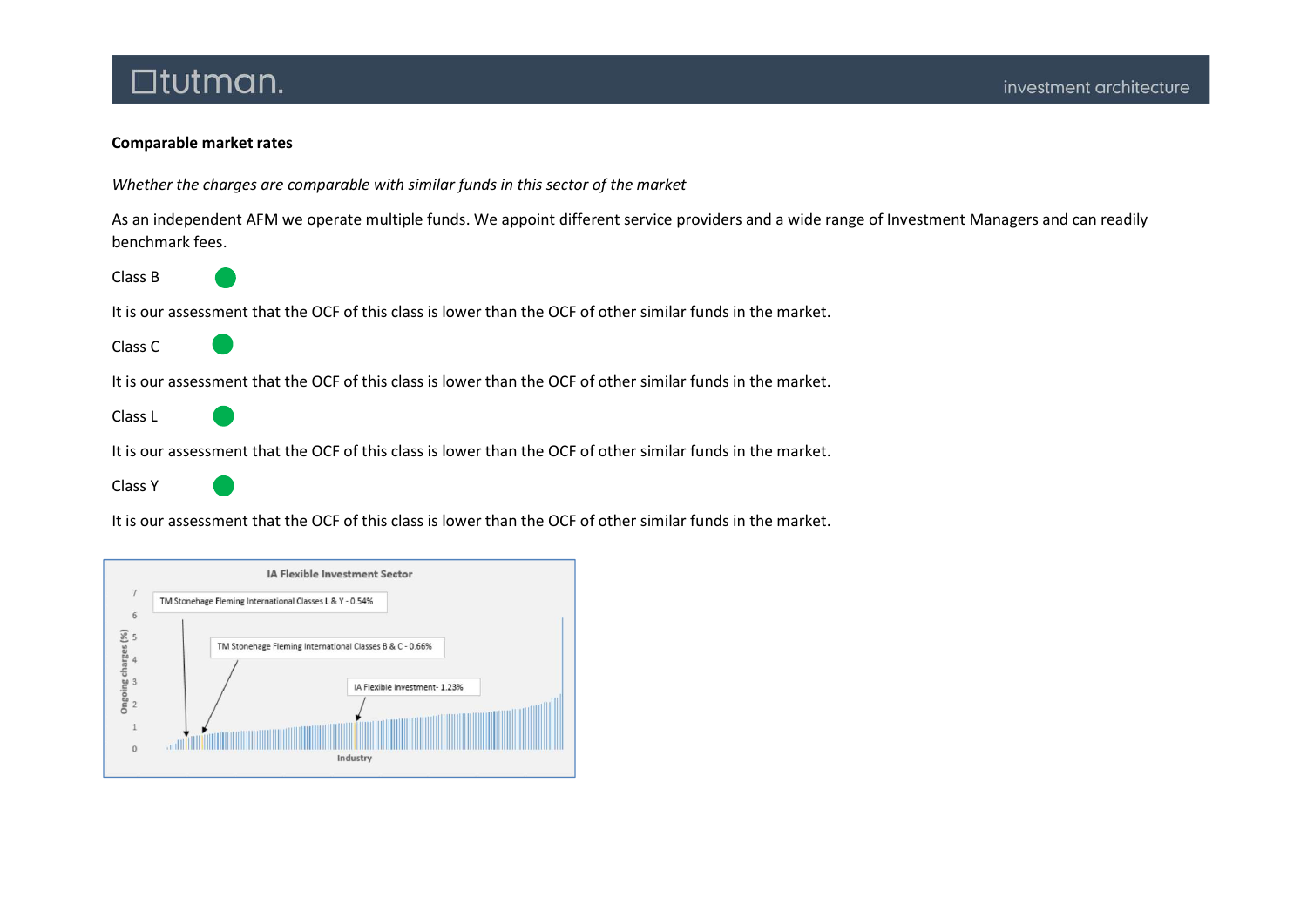Comparable services

How the charges compare to other comparable funds that the Investment Manager manages Whilst we do not have visibility of the rates that the Investment Managers charge for providing comparable services outside of our fund range, we have assessed the charges relative to other similar funds that we operate.

Class B

The OCF of this class is lower than the OCF of other similar funds that we operate.

Class C

The OCF of this class is lower than the OCF of other similar funds that we operate.

Class L

The OCF of this class is lower than the OCF of other similar funds that we operate.

Class Y

The OCF of this class is lower than the OCF of other similar funds that we operate.